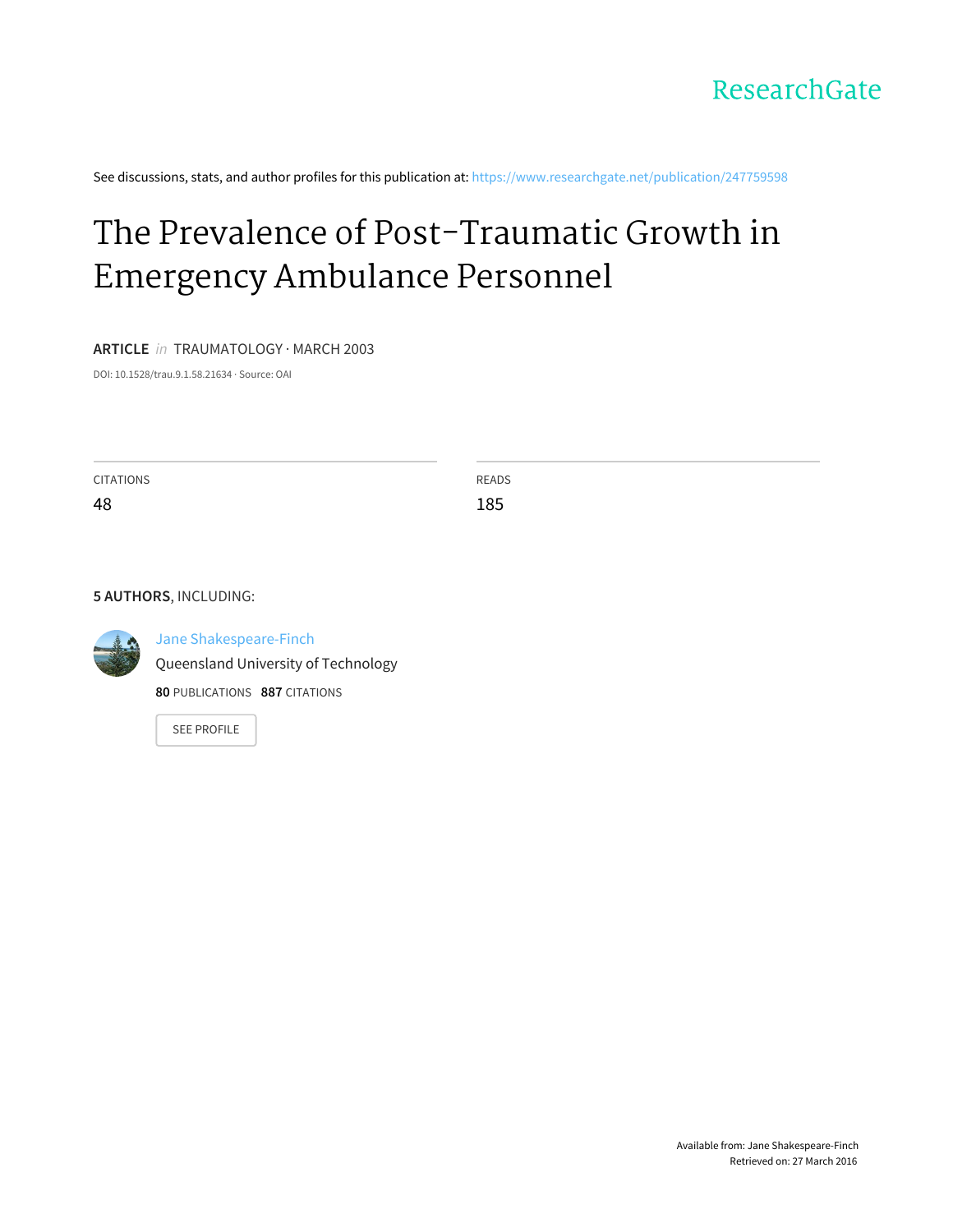## **The Prevalence of Post-Traumatic Growth in Emergency Ambulance Personnel**

## **Shakespeare-Finch, J.E.,<sup>1</sup> Smith, S.G., Gow, K.M.<sup>2</sup> , Embelton, G. & Baird, L.**

*Departing from a deprivation approach to the study of trauma, a small body of literature has recently emerged that examines positive, rather than negative, post-trauma changes. Studies to date have focused on individuals' positive reactions to a personally endured traumatic event for example, as bereaved parents, living with HIV/AIDS, or surviving cancer. Negative symptoms following a traumatic event that is experienced during the course of fulfilling professional obligations (e.g., in ambulance, fire and police services), are reported to be akin to the negative post-trauma symptoms found in direct survivors of a traumatic event. In this study, we investigated the prevalence of self-reported positive changes (posttraumatic growth) in emergency ambulance personnel, a population that are readily exposed to potentially traumatic incidents. Results indicated that a large proportion of both seasoned ambulance personnel and new recruits to the service, perceived positive changes in themselves that they attributed to having experienced a traumatic event at work. A significant mean difference was also detected between personnel who had endured a personal trauma in addition to a work-related trauma (n = 281) and personnel who had endured trauma only in the course of their employment responsibilities (n = 217). The study supports theoretical and clinical expectations that the experience of occupational trauma can act as a catalyst for significant positive post-trauma changes.* 

The nature of human experience suggests that at some stage during the life span, most individuals will encounter a traumatic event. The event may vary greatly, for example, being the survivor of a crime, sexual assault, an accident, serious illness, or a natural disaster. Individual reactions to such situations also differ greatly. For some, reacting and adapting to a traumatic event may result in lasting impairment of pre-event psychological functioning such as, symptoms of depression, anxiety, or Post Traumatic Stress Disorder (PTSD) (e.g., Figley, 1995; Giller, 2000; Weiss, Marmar, Metzler, & Ronfeldt, 1995; Wilson, & Raphael, 1993). However, these negative consequences only represent one possibility in an array of post-trauma outcomes.

Lasting impairment in levels of pre-event functioning is far less common than resilience to traumatic events (Paton & Violanti, 1996). For example, PTSD reportedly affects between one and three percent of the general population (Everly, 1995), a figure that appears to be much lower than the prevalence of traumatic experiences per se. In other words, following an initial

 $\overline{a}$ 

<sup>&</sup>lt;sup>1</sup> Dr. Jane Shakespeare-Finch, Centre for Accident Research and Road Safety-Queensland (CARRS-Q) School of Psychology and Counselling; QUT, Beams Road; Carseldine, Qld, 4034; Australia j.Shakespeare-finch@qut.edu.au

<sup>2</sup> Dr. Kathryn Gow, School of Psychology and Counselling QUT, Beams Road; Carseldine, Qld, 4034; Australia Gow\_Kathryn@hotmail.com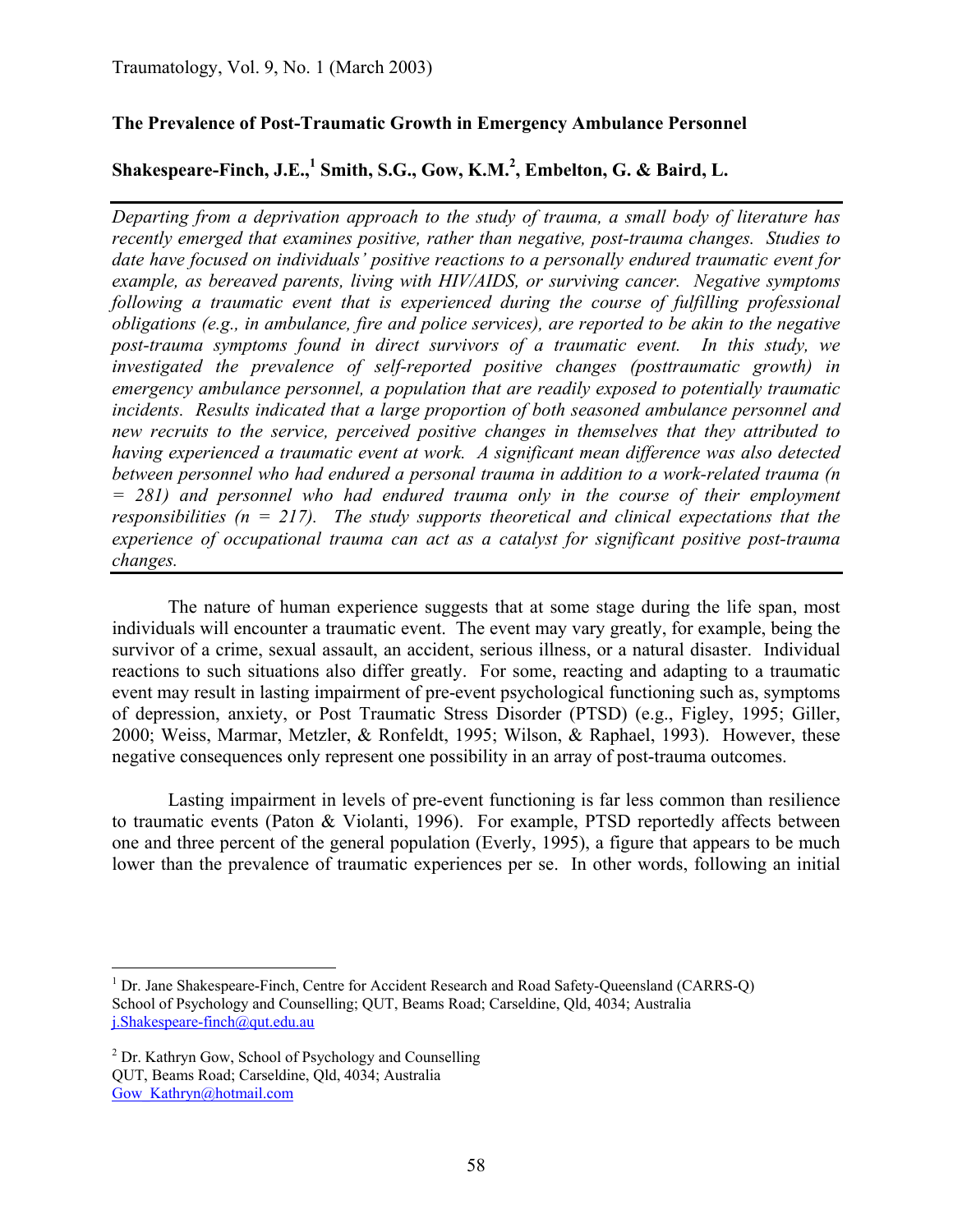period of distress, levels of psychological well-being return to those of pre-event functioning for most individuals (McFarlane, & Yehuda, 1996; Paton & Violanti, 1996). For others, the experience of trauma can act as a catalyst for significant positive changes, such as changes in priorities, philosophy of life, improved relationships, or in perceptions of personal strengths (e.g., Folkman, & Tedlie Moskowitz, 2000a; MacLeod, 2000; Tedeschi & Calhoun, 1996; Tedeschi, Park, & Calhoun, 1998; Violanti, Paton, & Dunning, 2000).

#### *Positive Post-Trauma Changes*

The identification of positive changes following a traumatic event has attracted some scientific exploration in recent years with regard specifically to direct trauma survivors (e.g., Affleck & Tennen, 1996; Ickovics & Park, 1998; McMillan & Fisher, 1998; Tedeschi & Calhoun, 1996). Positive changes are referred to in a number of different ways including stressrelated growth (Park, Cohen & Murch, 1996), perceived benefit (Affleck & Tennen, 1996; McMillan & Fisher, 1998), thriving (O'Leary & Ickovics, 1995), and posttraumatic growth (Tedeschi & Calhoun, 1996). While the terminology used denotes some conceptual differences, the concepts reflect a common construct. That is, growth is both a process and an outcome in which an individual attains, and maintains, at least one perceived positive change directly attributable to surviving the traumatic event (Siegel  $\&$  Schrimshaw, 2000). It is asserted that perceiving positive meaning from a traumatic or stressful event is related to better adjustment to that situation (Crossley, 2000; Park & Folkman, 1997).

Tedeschi & Calhoun's (1996) model of Posttraumatic Growth (PTG) is a comprehensive approach to this area of study and the Posttraumatic Growth Inventory (PTGI) is reportedly a reliable and inclusive measure of PTG (McMillan, 1999; Tennen & Affleck, 1998; Smith, 2001). PTG theory dictates that an event must be upsetting enough to challenge the individual's goals, beliefs, and ability to manage distress, or produce changes in the individual's view of the world or self, in order for growth to occur. In other words, the event can be viewed as a 'psychological earthquake' that acts to destabilise an individual's psychological foundations (McMillan & Fisher, 1998; Tedeschi & Calhoun, 1996). There are other measures of positive post-trauma changes available, for example the Stress Related Growth Scale (SRGS, Park, Cohen & Murch, 1996), however they were not assessed as being as all encompassing a measure as the PTGI. That is, continuing with the SRGS example, the measure has 50 items that load onto one factor (Park, Cohen & Murch, 1996).

Systematic research investigating positive post-trauma changes is beginning to gather momentum. Siegal and Schrimshaw (2000) examined positive changes in women living with HIV/AIDS and found that more than 83% of the participants reported at least one positive change in their lives attributable to adjustments made because of their illness. McMillan (1999) reported the incidence of positive changes in childhood sexual assault survivors at around 45%, whereas PTG in cancer survivors was reported in approximately 90% of cases. Forms of growth range from new healthier life styles, changes in spiritual faith, improved relationships, changes in the value ascribed to one's life, changes in priorities and changes in the individual's concept of self (e.g., a new sense of strength, responsibility) (Siegal & Schrimshaw, 2000; Tedeschi & Calhoun, 1998).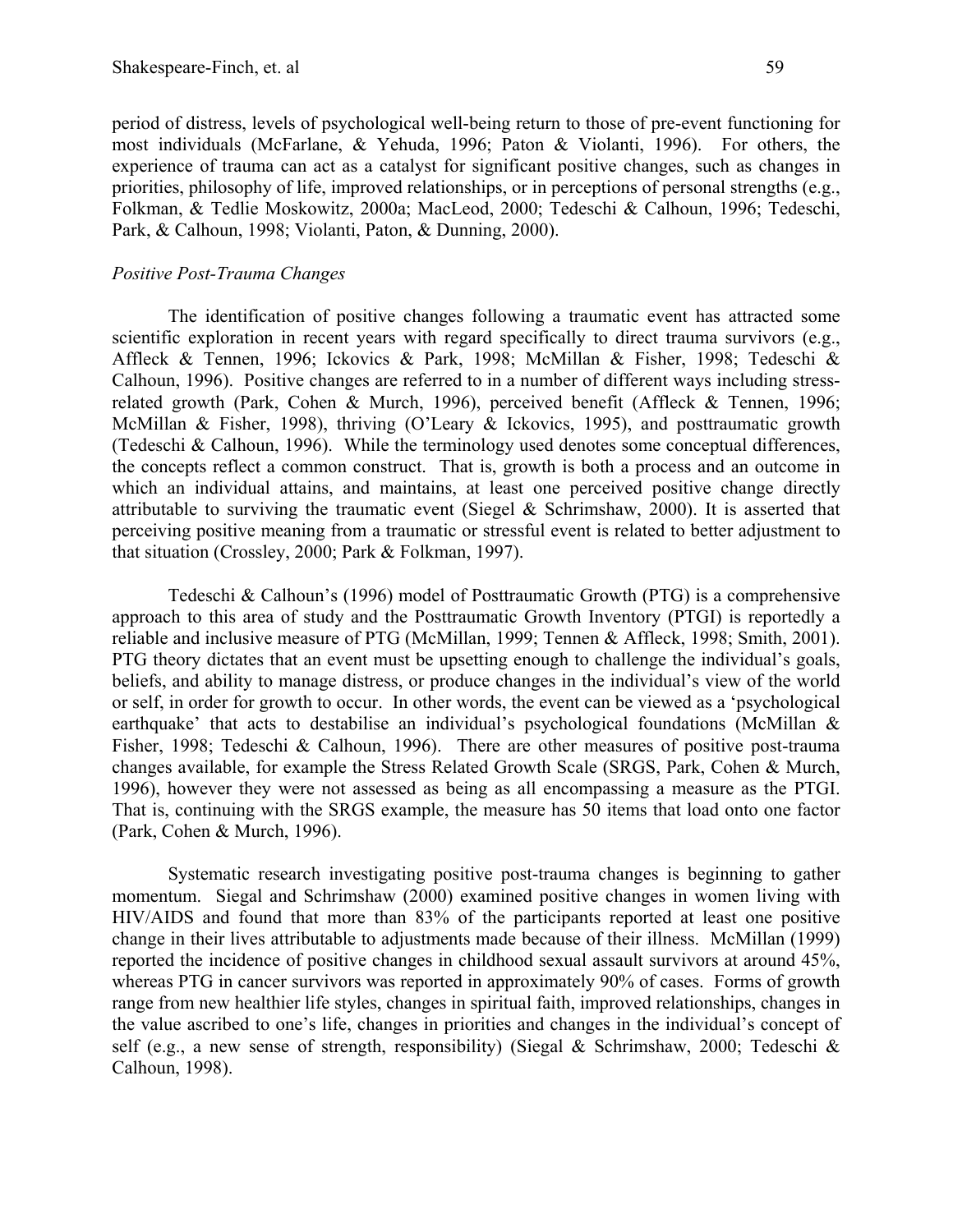A positive outcome following a traumatic event at an individual level may be positive for the family, an organisation, a community, and ultimately a society as a whole. Whilst there is an obvious need to recognise and attend to those who suffer in the aftermath of a traumatic event, it is important to convey the idea that through distress, a person can grow (Tedeschi, Park, & Calhoun, 1998). Demonstrating that self-perceived changes occur following a work-related traumatic incident, and exploring such findings, may lead to new ideas about including the concept of PTG in pre-event education, the normalisation of positive post-trauma responses, and attending to the signs of PTG in debriefing and counselling interventions.

#### *Emergency Ambulance Personnel*

It has been suggested that ambulance officers are unique within an emergency service and emergency medical context for a number of reasons including the rates of emergency calls attended, and the environments in which that attendance is given. Ambulance officers respond to more emergency calls than fire and police services combined (Clohessy & Ehlers, 1999; James & Wright, 1991) and consequently may suffer greater psychological distress than the other two groups (Marmar, Weiss, Metzler, Rondfelt, & Foreman, 1996). Rates of PTSD in this population may be used to demonstrate incidents of posttraumatic distress. For example, while estimates of the occurrence of PTSD range between one and three percent in the general population, research has found the incidence of PTSD in emergency service populations, to be between ten and twenty-one percent (Clohessy & Ehlers, 1999; Everly, 1995; McCammon, Durham, Allison & Williamson, 1988; Robinson, 1993).

The small body of researchers who have investigated notions of PTG, have done so by examining positive changes in direct trauma survivors, for example, individuals living with HIV/AIDS (Siegel & Schrimshaw, 2000), following coronary artery bypass graft surgery (Scheier, Matthews et al., 2000), and various traumatic experiences in student populations (Tedeschi & Calhoun, 1996). However, empirical evidence investigating posttraumatic growth in work-related populations is not yet apparent. In particular, emergency service groups (such as police, fire, and ambulance officers) have not been examined empirically to ascertain the presence, or the prevalence, of PTG.

#### *The Present Study*

Positive changes as a result of experiencing a traumatic event have been found in direct trauma survivors. Negative consequences of work-related trauma have been reported to produce negative symptoms akin to the symptoms found in direct trauma survivors. There is no reason to expect that these groups should differ on measures of positive post-trauma changes, rather than negative post-trauma changes. That is, trauma in the work place can result in psychopathology (e.g., PTSD), just as a traumatic event can manifest psychopathology in direct trauma survivors. Hence, the positive changes reported by direct trauma survivors are also expected to be found in a population that experiences work-related trauma. The Queensland Ambulance Service (QAS) is an organisation of emergency service personnel who are exposed to relatively high levels of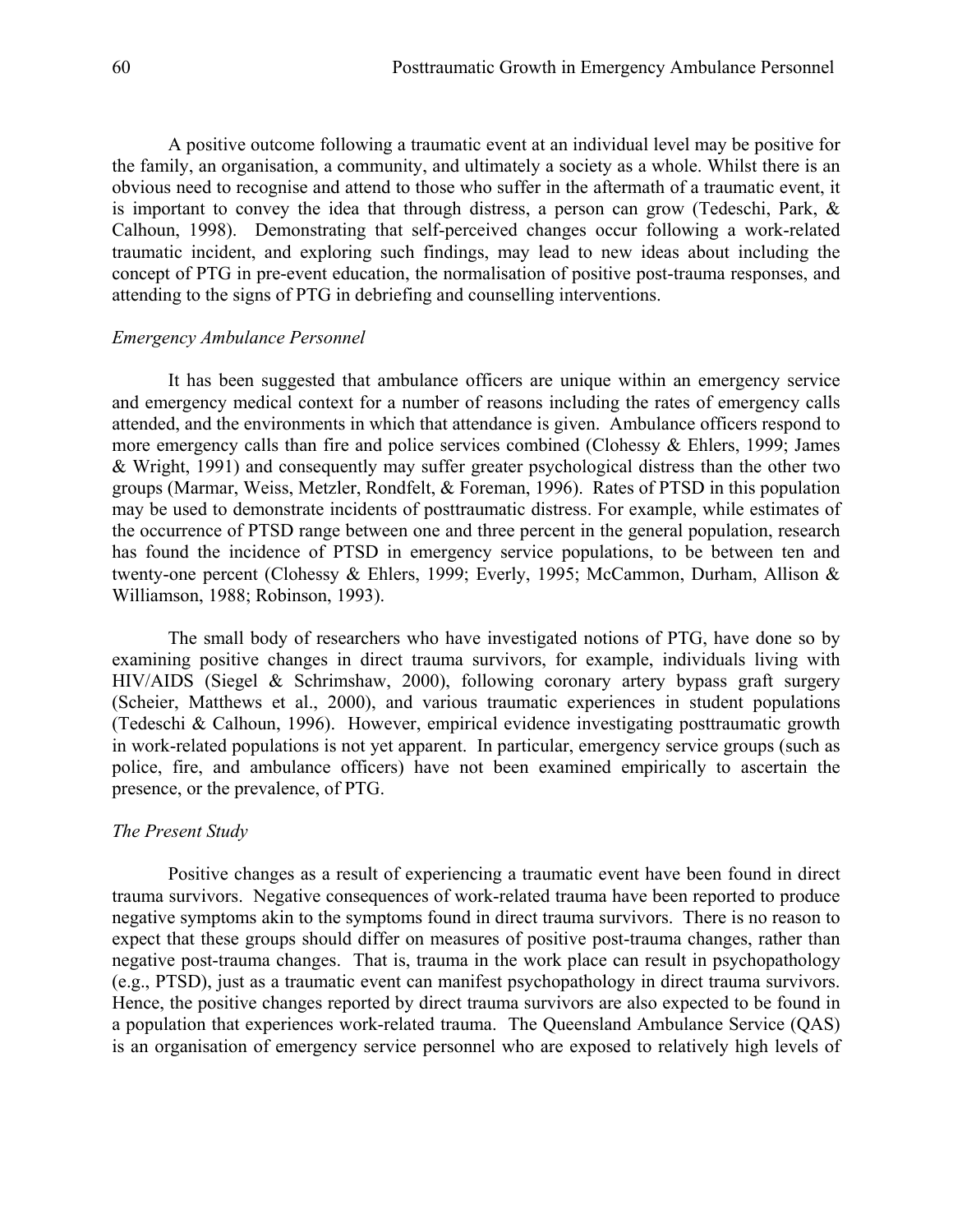work-related incidents that have the potential to be traumatic for the attending officers. The term 'work-related' is used to denote traumatic experiences that QAS personnel endure in the course of their professional duties, rather than terms such as vicarious trauma, secondary trauma, or compassion fatigue (see Figley, 1995; Wilson & Raphael, 1993). The reason for this distinction is that ambulance officers not only come to the aid of trauma victims, but may also be directly victimised; for example, by assault or threat to their lives by persons who have a mental illness, or by persons who are under the influence of drugs. It is hypothesised that PTG will be reported by many Queensland Ambulance Officers following a work-related traumatic experience.

Further, it has been claimed that the nature a traumatic event is insufficient to explain variances in post-trauma deprivation scores (McFarlane, 1989). However, it has also been suggested that the experience of trauma in an individual's personal life may elicit higher levels of negative post-trauma symptoms than experiences of work-related trauma might (Bryant  $\&$ Harvey, 1996). Those who endure personal experiences of trauma may register higher levels of negative affect than those who care for the victim (McFarland  $\&$  Alvaro, 2000). In testing this notion with a focus on positive post-trauma outcomes, it is predicted that mean levels of growth will be higher in ambulance officers who have endured a personal trauma during the same period as attending work-related traumatic events, in contrast to those officers who have not experienced a personal trauma during the same period as a work-related traumatic event.

## **Method**

*Cross-sectional data.* There were two sets of data used in testing the hypotheses posed. The first was a group of seasoned officers and the second was a group of recruits new to the service. Although there are limitations with cross-sectional research (e.g., potential cohort effects), it is an ideal method for describing a broad picture - a picture that is desirable when conducting such exploratory research relative to the population of interest. Essentially, the second group is used as a comparison group in order to add to confidence in the salience of results found.

*Participants-Group One.* Five hundred and twenty-six ambulance officers with patient contact comprised the first group. Four hundred and twenty-three (80.4%) participants were male and 103 (19.6%) were female, which is proportionately reflective of the distribution of male and female officers in the QAS. The participants ranged in age from 21 years to 63 years, with a mean age of 39.84 years  $(SD = 9.41)$ . Four hundred and eighteen officers were in permanent relationships (i.e., married or de facto), 56 were single, 47 were divorced, and 2 were widowed. Three hundred and seven (58%) participants indicated they had dependent children at the time of data collection, 216 (41%) indicated that they had no dependent children, and 3 participants failed to indicate if they did, or did not, have dependent children. The number of children living at home ranged from 1 to 7, with a mean number of 1.41  $(SD = 0.49)$ .

The selection criteria required participants to be operational ambulance personnel; that is, officers were required to occupy work roles in which patient contact was part of the position. Four job types were identified. There were 39 honorary officers (unpaid paramedics in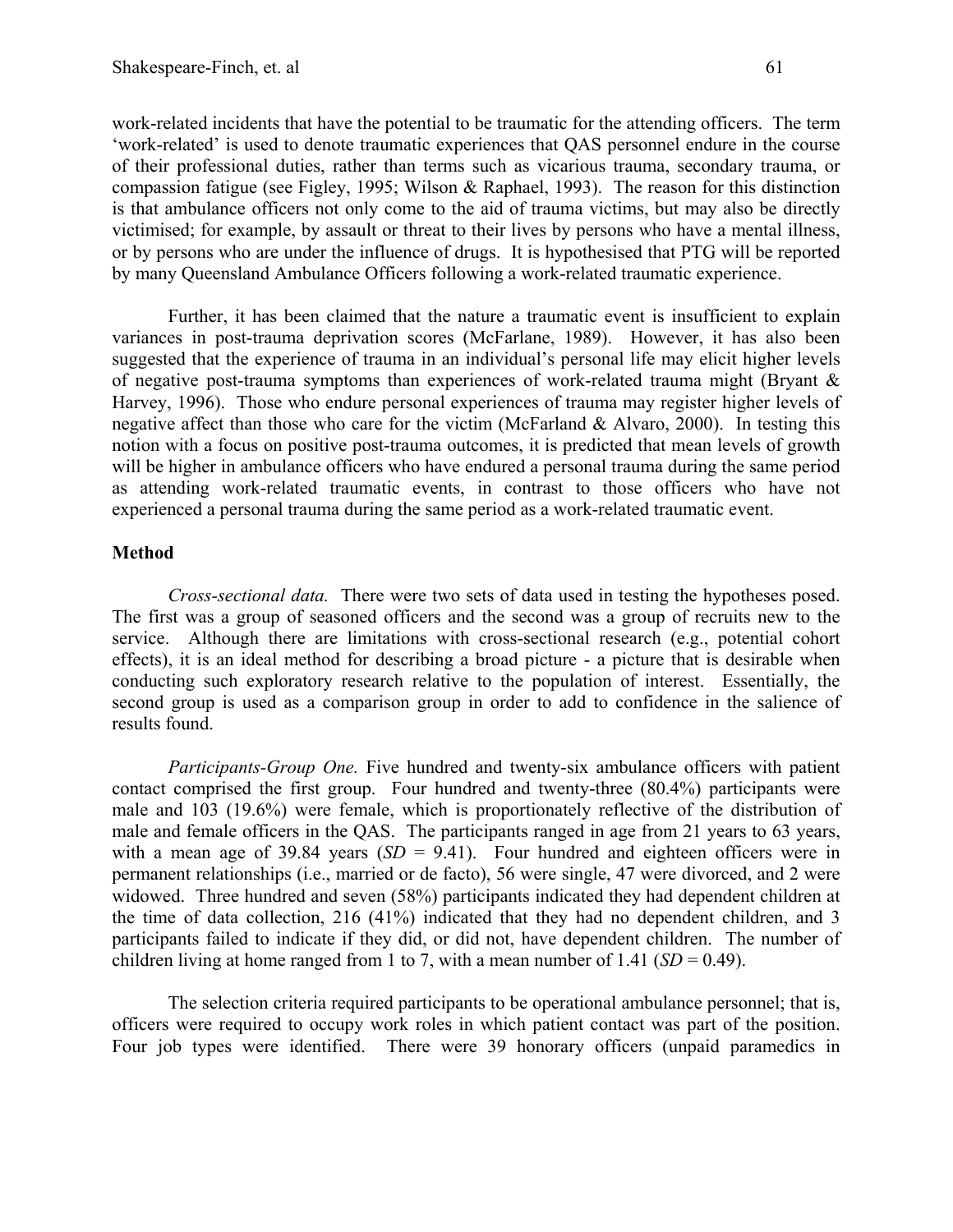predominantly rural areas), 16 patient transport officers (essentially non-urgent transportation cases), 332 on-road officers (now collectively referred to as paramedics), and 117 classified officers (ranked personnel who also contractually maintain regular patient contact), which again, is reflective of the distribution of rank within the service. Twenty-two participants failed to indicate the particulars of their role with the QAS. All participants in the analysis of PTG ( $n =$ 498) had experienced traumatic incidents during the course of their professional responsibilities. That is, given the DSM lV definition of trauma (1994), all participants included in the analyses identified having experienced a work-related traumatic event, including many (81.3%) who had attended a 'code one' (potentially traumatic incident) in the previous month.

Their length of service ranged from 1 year to 43 years, with a mean of 11.58 years (*SD* = 8.17). Three hundred and fifty-nine officers indicated they had joined the ambulance with no previous job related trauma, whereas 129 officers had previously been employed in positions where there was a risk of exposure to job related trauma, for example, in nursing or allied emergency service positions in other states or countries. Levels of education varied from noncompletion of high school to postgraduate studies (e.g., honours and masters degrees).

*Procedure - Group One.* Queensland Ambulance Service personnel records were accessed to obtain home addresses for all staff. An invitation to participate, letter of consent, the questionnaire, and a reply paid envelope, were mailed to all staff with patient contact. On receipt of the completed questionnaires, consent forms were separated from the data and locked in a different location to adhere to confidentiality commitments. Data was analysed and reported only at an aggregate level.

### *Response Rate*

Although 1,914 questionnaires were mailed out to all QAS personnel with patient contact, out-dated personnel records precluded every potential participant from being sampled. For example, 197 unopened questionnaire packages were returned to the sender after failing to reach the intended recipients. Assuming all other personnel received an opportunity to participate (which is unlikely given the quantity of returned mail), the response rate was 31%. While the response rate is conservative, it is typical in terms of mail-out questionnaire returns (Neuman, 1997).

*Participants – Group Two - Phase One.* The second data set comprised participants who were new recruits to the QAS. The criterion for inclusion in the study was that the new officers had not been previously exposed to work-related trauma. That is, they had not come from allied industries such as nursing or active military service, and had reported not having previously experienced trauma in the work place. Following their first 18 months of service, these individuals were contacted again. Thirteen males and 10 females participated in the follow-up phase, and this represented 64% of the original new recruit group.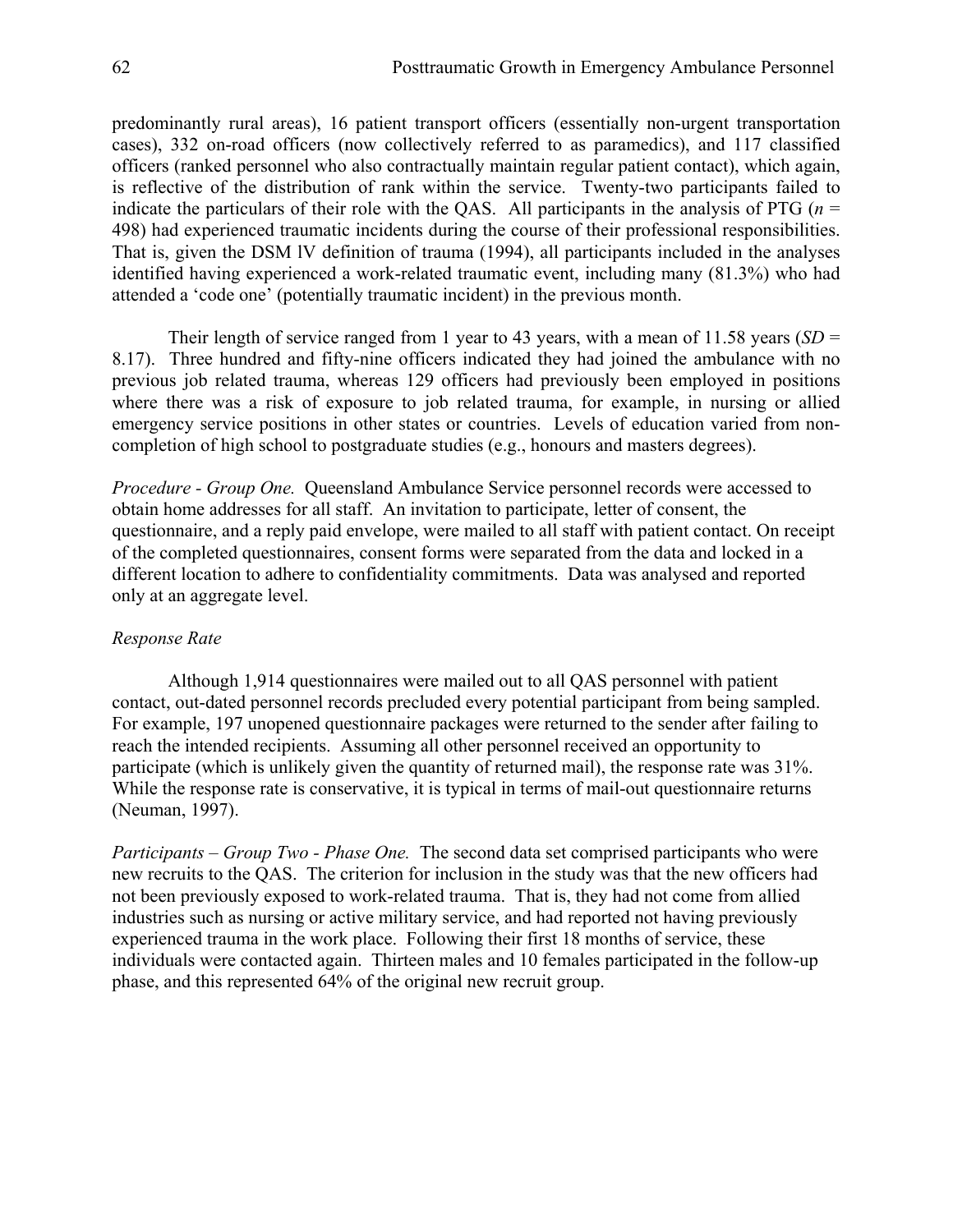*Procedure – Group Two - Phase One.* New members of the Queensland Ambulance Service (QAS) were accessed during their first week of training at the Queensland Ambulance Service Education Centre (QASEC). Reflecting the incremental stages of recruitment in the QAS, data was collected over a period of five months, on three separate occasions. A questionnaire was administered on the second day of in-service training (prior to exposure to traumatic events, or training in trauma and coping). On each of these three occasions, the chief researcher addressed the new recruit groups, providing a brief description regarding the nature of the project. That is, the new officers were advised that we were interested in their experiences of trauma and that they would be asked to continue participation in the project during their second year of service.

*Procedure – Group Two - Phase Two*. New QAS officers who had participated in Phase One of the data collection were contacted by telephone, and invited to continue their participation in the project to assess rates of exposure to work-related trauma and the impact of traumatic events attended. Following their initial training, many new recruits had changed location for various reasons, and some were posted to remote and rural regions throughout the state. Hence, rather than personally administering follow-up questionnaires, the surveys were mailed out to the new recruit group with a covering letter thanking them for continued participation, and a reply-paid envelope to return completed forms. The mail-out was staggered over time to reflect the incremental process of data collection in Phase One.

#### *Instruments*

This study formed part of a larger project and therefore the questionnaire contained a range of instruments and socio-demographic variables. In this, the foundation study for the project, the interest was in determining the presence and prevalence of PTG in the QAS and assurances that PTG can occur following a work-related, as distinct from a personal, experience of trauma. The Posttraumatic growth Inventory (PTGI) (Tedeschi & Calhoun, 1996) was used to measure the positive legacy of experiencing a work-related traumatic event.

#### *Posttraumatic Growth Inventory*.

The Posttraumatic Growth Inventory (PTGI) is designed to measure the positive legacy of trauma (Tedeschi & Calhoun, 1995, 1996). The scale has 21 items that assess perceptions of growth in (1) relating to others, (2) new possibilities, (3) personal strength, (4) spiritual changes, and (5) appreciation of life (Tedeschi & Calhoun, 1996, p. 466). Questions are asked with respect of the extent to which a change has been perceived to occur as a result of a traumatic event and include items such as, 'I discovered that I'm stronger than I thought I was', "I have a new appreciation for the value of my own life', and, 'I'm able to do better things with my life'. Participants record their responses on a six-point likert-type scale ranging from 0 (*change not experienced at all*) to 5 (*change occurred to a very great degree*).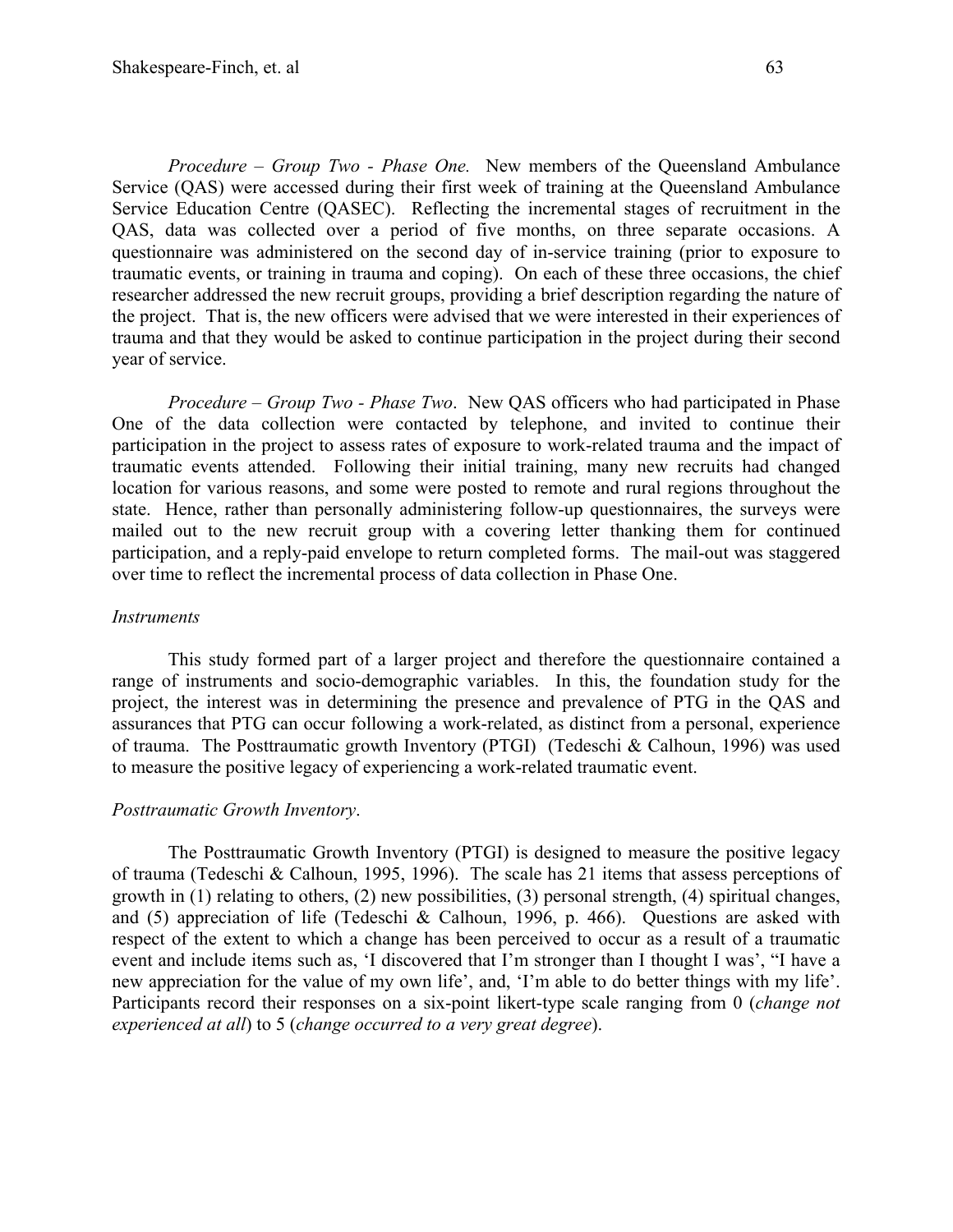Although the instrument is in its infancy in research terms, early results have been very encouraging in terms of reliability. For example, during construction of the scale, the developers' results yielded an internal reliability coefficient of 0.93 for the total scale of 21 items (Tedeschi & Calhoun, 1996). Further, recent research examining the PTGI (Smith, 2001) has found the inventory to be a reliable and valid measure of the positive legacy one may glean from a traumatic experience.

#### **Results**

#### *Data Screening and Assumption Testing.*

Following the input of data, attention was paid to missing values and the ranges of scores were checked. Missing data occurred randomly, and the frequency of missing data was relatively low (i.e., not more than 1% of the total questionnaire). In cases where a pattern of missing data was evident, the case was excluded from the analysis. Analyses were performed using the Statistical Package for the Social Sciences (SPSS, version 10). The data sets were evaluated for linearity, normality, and homogeneity of variance assumptions. No breaches of assumptions were detected.

#### *Scale Reliability.*

The internal reliability of a scale refers to the level of consistency in measurement (Gregory, 1996). Using the cross-sectional sample of seasoned ambulance officers, the 21 items of the PTGI yielded a Cronbach's alpha co-efficient of 0.93, demonstrating strong internal reliability. Table 1 shows alpha co-efficients for the total PTGI and for the inventory's five factors.

|                                                 | Number of Items | Chronbach's alpha |
|-------------------------------------------------|-----------------|-------------------|
| Posttraumatic Growth Inventory (PTGI)           | 21              | 0.93              |
| Factor 1: Changes in Relating to Others         | 7               | 0.88              |
| Factor 2: Perceptions of New Possibilities      | 5               | 0.84              |
| Factor 3: Changes in Sense of Personal Strength | $\overline{4}$  | 0.77              |
| Factor 4: Spiritual & Religious Changes         | 2               | 0.83              |
| Factor 5: New Appreciation for Life             | 3               | 0.80              |

**Table 1***. Scale Reliability for the total PTGI and the original five-factor solution.*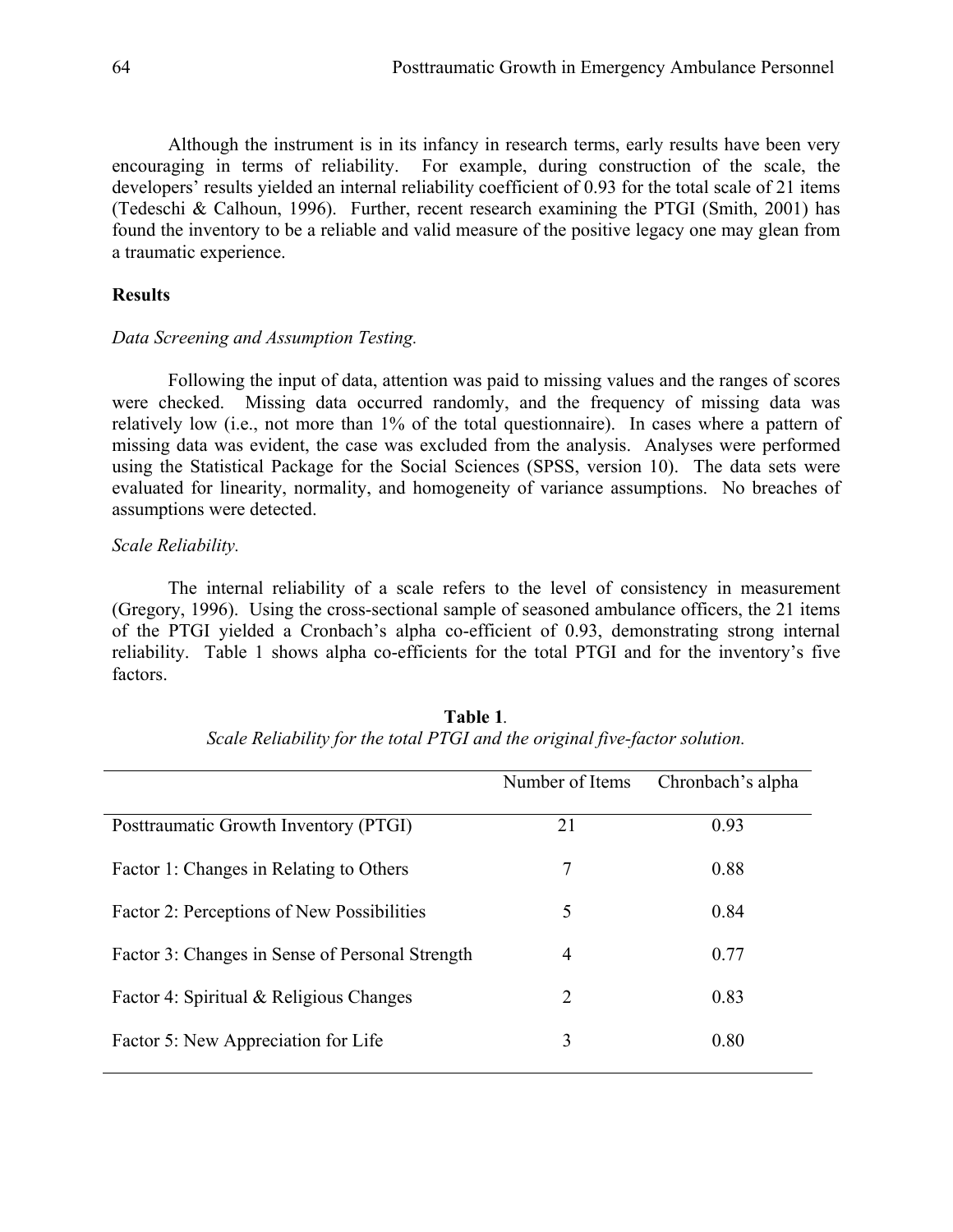The data from both seasoned officers and new recruits to the service were utilised in the analysis. The seasoned officer group elicited a mean for positive changes of 49.08 (*SD* = 21.53, range = 0-100), while a mean of  $42.45$  ( $SD = 26.05$ , range = 0-84) was detected in the new recruit sample after their first 18 months of service. Table 2 presents means, standard deviations and ranges for the five-factors of the PTGI in both the seasoned officer and new recruit groups. Most (98.5%) of the seasoned officer sample reported that they had experienced at least one positive change as a result of experiencing a work-related traumatic event. The majority (95.5%) of the longitudinal sample reported perceiving a work-related incident as a traumatic event within the first 18 months of their service. All of those newly recruited officers recorded at least a small positive change. The scores of both samples were divided into three groups of low, medium, and high, in order to delineate levels of positive post-trauma outcome. Most of the seasoned officer sample corresponded with the medium growth group (low  $= 24.4\%$ , medium  $=$ 52.2%, and high  $= 23.4\%$ ). The longitudinal sample recorded slightly different levels of PTG, with 41% of the new recruits comprising the low change group, 32% in the medium group, and 27% in the high group. Proportionate to each factor's potential range in this sample, spiritual and religious changes were endorsed at the lowest level and changes in perceptions of one's sense of personal strength were endorsed at the highest level (although still in the 'moderate' level of change range).

|                                         | Group                    | Range    | Mean  | <b>SD</b> |
|-----------------------------------------|--------------------------|----------|-------|-----------|
| Factor 1: Changes in Relating to Others | <b>Seasoned Officers</b> | $0 - 35$ | 16.85 | 8.30      |
|                                         | <b>New Recruits</b>      | $0 - 28$ | 14.73 | 8.88      |
| Factor 2: New Possibilities             | <b>Seasoned Officers</b> | $0 - 25$ | 9.64  | 6.08      |
|                                         | <b>New Recruits</b>      | $0 - 22$ | 8.32  | 6.68      |
| Factor 3: Changes in Personal Strength  | <b>Seasoned Officers</b> | $0 - 20$ | 11.04 | 4.57      |
|                                         | <b>New Recruits</b>      | $0-19$   | 9.95  | 5.60      |
| Factor 4: Spiritual & Religious Changes | <b>Seasoned Officers</b> | $0-10$   | 2.59  | 3.04      |
|                                         | <b>New Recruits</b>      | $0-10$   | 2.09  | 3.25      |
| Factor 5: New Appreciation for Life     | <b>Seasoned Officers</b> | $0 - 15$ | 8.93  | 3.97      |
|                                         | <b>New Recruits</b>      | $0 - 15$ | 7.36  | 4.77      |
|                                         |                          |          |       |           |

**Table 2.**  *Means, Standard Deviations and Ranges for the Five Factors of the PTGI in Both Seasoned Officer and New Recruit Groups.*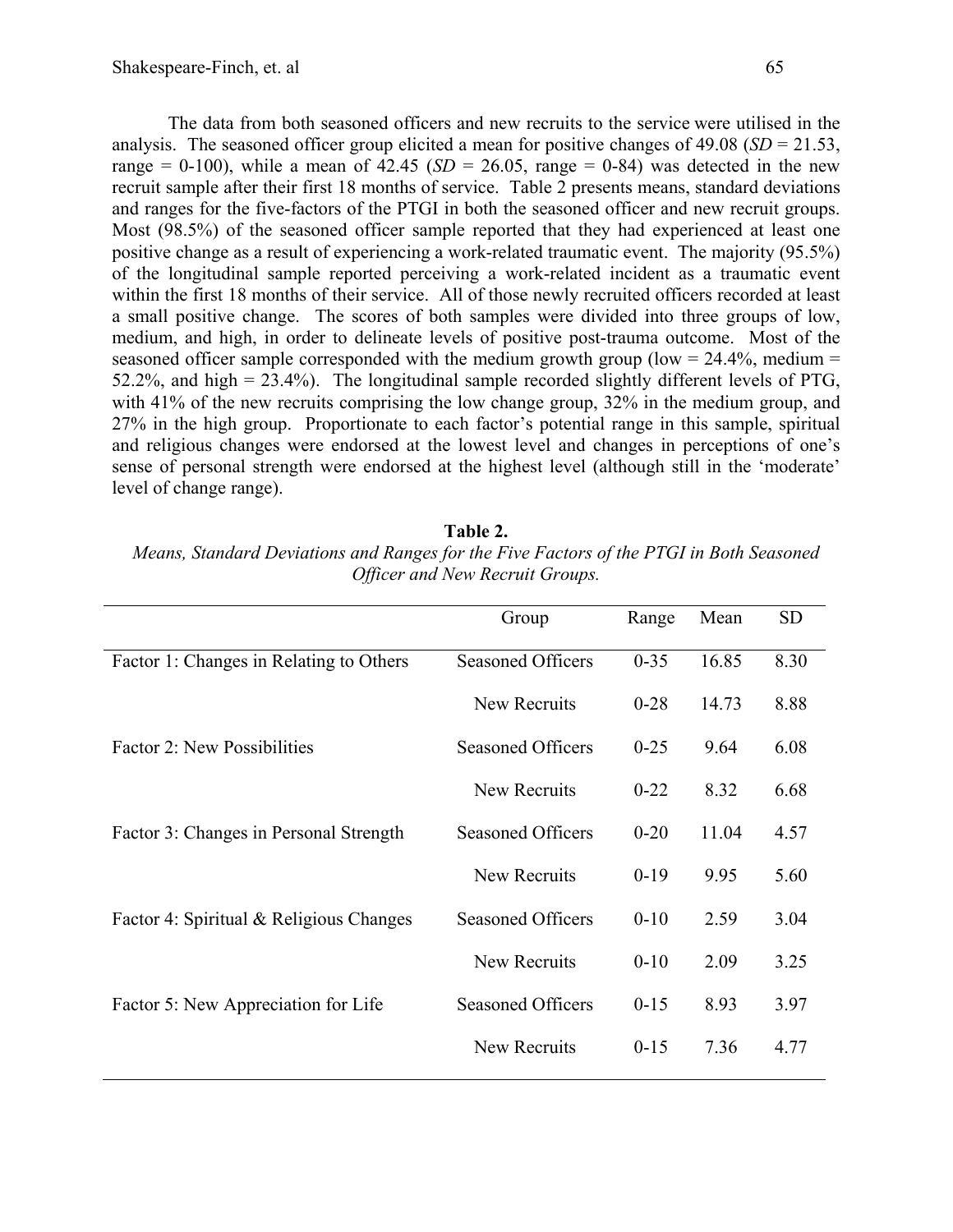A t-test was conducted between two groups of ambulance officers on the basis of their experiences of trauma. All seasoned officer participants had experienced work-related traumatic incidents; however, many officers had also experienced a personal trauma in the same period. The two groups in the analysis represented (1) officers who had experienced work-related traumatic events and (2) officers who had experienced traumatic events in both work and personal environments. Two hundred and eighty-one officers who had experienced trauma in their personal lives and at work within the same period, reported a mean level of PTG of 51.50  $(SD = 21.70)$ , whereas the 217 officers, who had not experienced a personal trauma in addition to work-related incidents, recorded a mean level of PTG of 46.15 (*SD* = 21.70). There was a significant mean difference between these groups ( $t$  (2,496) = .216  $p$  = 0.006), with those officers experiencing personal trauma in addition to work-related trauma, scoring more highly on the PTGI than officers who had not endured a personal trauma during their time with the QAS.

#### **Discussion**

Results supported the hypotheses posed. Whilst a few officers (1.4%) reported no positive changes as a result of work-related traumatic experiences, others felt that they had changed to a 'very great degree'. The vast majority of participants (98.6%) perceived that they had experienced at least one positive change following the experience of a work-related traumatic event. The mean for positive changes in the QAS signified the average level of growth to be in the moderate range. That is, officers reported that they had experienced a moderate amount of positive changes, across a number of areas, following work-related traumatic incidents. The largest reported positive changes occurred in an officer's perception of his or her own personal strength, in a renewed appreciation for life and in relationships with others. The smallest changes were detected in religious and spiritual changes and in the discovering of new possibilities.

By separating the sample into three groups representing high, medium, and low levels of PTG, it was found that more than half of the seasoned officer group experienced 'moderate' levels of growth, and nearly one quarter of the group reported changes to 'a great' or 'a very great' degree. The mean for PTG in the QAS samples was significantly lower than the mean found with the direct trauma survivors studied by Tedeschi and Calhoun (1996) when developing the PTGI. The results may reflect complexities associated with the nature of the trauma experienced, or may be due to differences in the cultural expression of positive changes between the American and Australian populations. For example, Tedeschi and Calhoun (1995, 1996) examined PTG levels in direct trauma survivors, whereas our study focused on PTG as a result of work-related traumatic experiences. Further research needs to be conducted, comparing similar groups across cultures, before reasons for the differences detected can be ascertained. This finding also supports the work of researchers such as James (1988) and Robinson (1993), who assert that ambulance officers are generally positive about their role.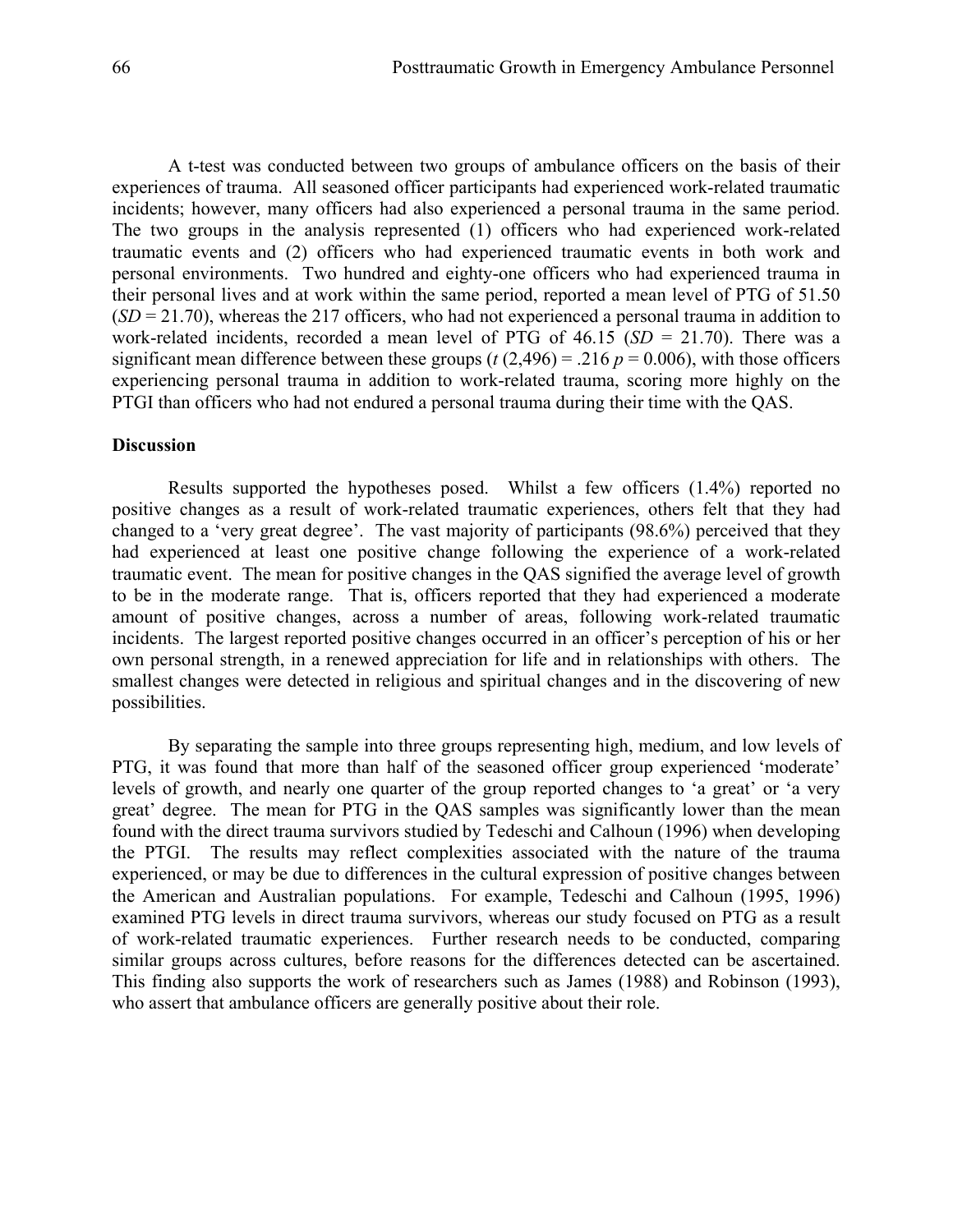Although the nature of the event was not specifically tested in this study, notions of intensity, duration, and frequency of exposure to trauma have often been proposed as determining factors of post-trauma outcomes (e.g., Figley, 1995; Grevin, 1996; Paton & Violanti, 1996). As the Posttraumatic Growth Inventory (PTGI) had not previously been used in an emergency service population, a distinction was made between the experience of work-related trauma and the experience of a personal trauma. A significant mean difference between QAS personnel who had endured a personal trauma in addition to work-related trauma was found, whereby higher scores on the PTGI were demonstrated in this group when compared to officers who had not endured a personal trauma during their time with the QAS.

This result indicated that personal proximity to a traumatic experience had a differential impact on levels of PTG. The nature of the event beyond this distinction has not been examined at this stage in relation to PTG in emergency service workers. As accounts of positive posttrauma changes have been found to differ between survivor groups (e.g., 45% of childhood sexual assault survivors and 90% of cancer survivors {McMillan, 1999}), further research that addresses the potential of different types of work-related trauma to impact on levels of PTG, may provide advantageous information for intervention strategies in the QAS.

Accepting that there are some methodological limitations in the present study due both to the studying of emergency service personnel in the field and the use of a cross-sectional survey design (e.g., causality cannot be inferred) there are some practical applications of the results from this study. The most immediate of these applications may be an issue of normalisation. There is an obvious need to discuss and teach QAS officers (both pre- and post-trauma) about the likely process of adjusting to the trauma experienced. Current education includes an awareness of relatively common reactions to work-related trauma or stress; for example, intrusive thoughts, dreams, numbing, avoidance, hyperarousal, and the timing of such symptoms. The timing refers to the expected duration of symptoms in 'normal' cases, and where and when to seek further advice (i.e., if symptoms persist). Therefore, QAS officers are aware that negative reactions to trauma are expected and are 'normal' in the process of adjustment to the experience of a traumatic event. However, the study supports the proposal that for many QAS officers, the advent of attending a work-related traumatic incident can subsequently have a positive impact on the individual. Hence, there is a need to 'normalise' the positive legacy of trauma in the same way that negative reactions in the short term are regarded as 'normal'.

Having established that PTG does occur for many QAS officers following a work-related traumatic event, there are some exciting areas for future research. Firstly, it is important to remember that the presence of PTG does not negate the presence of negative post-trauma outcomes. Although this paper has only examined the positive side of post-trauma responses, the use of two data sets comprised of personnel who experienced work-related trauma in very recent times (i.e., new recruits) and other officers (i.e., seasoned officers) whose traumatic experience may have occurred many years before hand, provides support for the idea that negative reactions are not simply being temporarily held at bay. However, in an effort not to mirror the potentially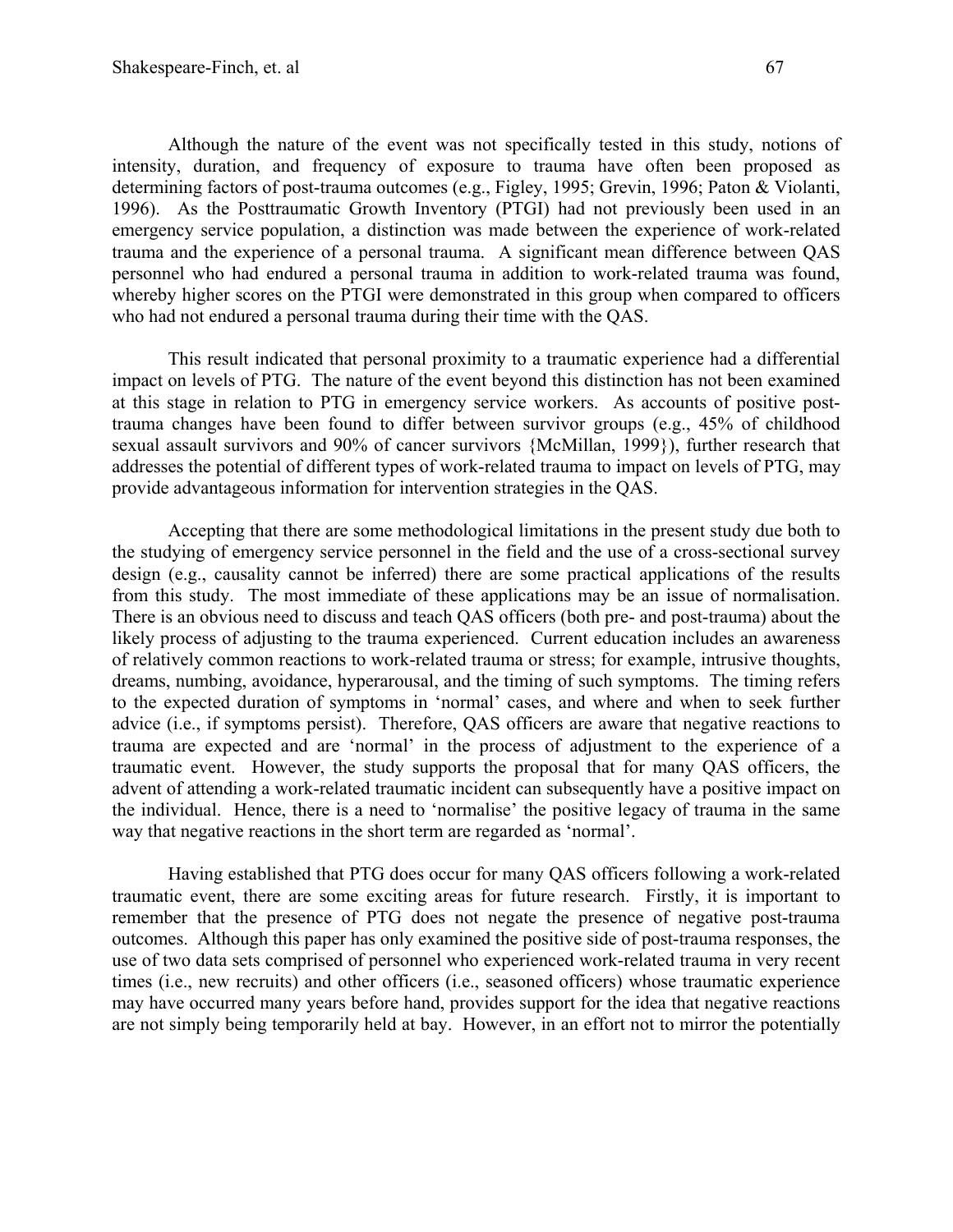narrow paradigms about reactions to trauma already apparent in the literature, future research may wish to include negative post-trauma investigations, in addition to examining positive posttrauma outcomes, thus obtaining a broader view of an officer's post-trauma psychological well being.

Other research endeavours could examine correlates and predictors of PTG in emergency service workers, and the dimensions of PTG in such populations. For example, Tedeschi and Calhoun (1996) found that the personality dimensions of extraversion, openness to experience, agreeableness, and conscientiousness, were significantly positively related to total scores on the PTGI, whereas others have found support for a predictive relationship between variables like hope and optimism (Affleck & Tennen, 1996) with perceptions of positive changes. There has also been a suggestion that personality dimensions are related to PTG indirectly, mediated by levels of coping (Tedeschi, Park & Calhoun, 1998). That is, personality dimensions relate to coping levels that, in turn, may account for differences in levels of PTG.

PTG does not occur in all individuals following a traumatic event; however this study has demonstrated that the vast majority of ambulance personnel participating have experienced positive post-trauma changes to some degree, that they attribute to the experience of attending to work-related traumatic events. Those personnel who had also endured a traumatic incident in their personal lives as well as a work place trauma, reported higher levels of PTG on average than their colleagues who had endured no personal trauma whilst in the work place. The use of two data sets to test our hypotheses added confidence in the results obtained and provided a foundation from which to explore correlates, predictors and dimensions of PTG in emergency service workers.

#### **References**

- Affleck, G., & Tennen, H. (1996). Construing benefits from adversity: adaptational significance and dispositional underpinnings. *Journal of Personality*, *64*, 899-922.
- Blaikie, N. (2000). *Designing Social Research*, Malden: Blackwell.
- Clohessy, S. & Ehlers, A. (1999). PTSD symptoms, response to intrusive memories and coping in ambulance workers. *The British Journal of Clinical Psychology, 38* (3), 251-263.
- Crossley, M. L. (2000). Contemporary ways of making meaning. In *Introducing Narrative Psychology: Self, trauma and the construction of meaning.* (pp. 159-178). Buckingham: Open University Press.
- Everly, G. S. Jr. (1995). *Innovations in disaster and trauma psychology: Applications in emergency services and disaster response.* Ellicott City: Chevron.
- Figley, C. E. (1995). *Compassion Fatigue: coping with secondary stress in those who treat the traumatised.* New York: Brunner/Mazel, Inc.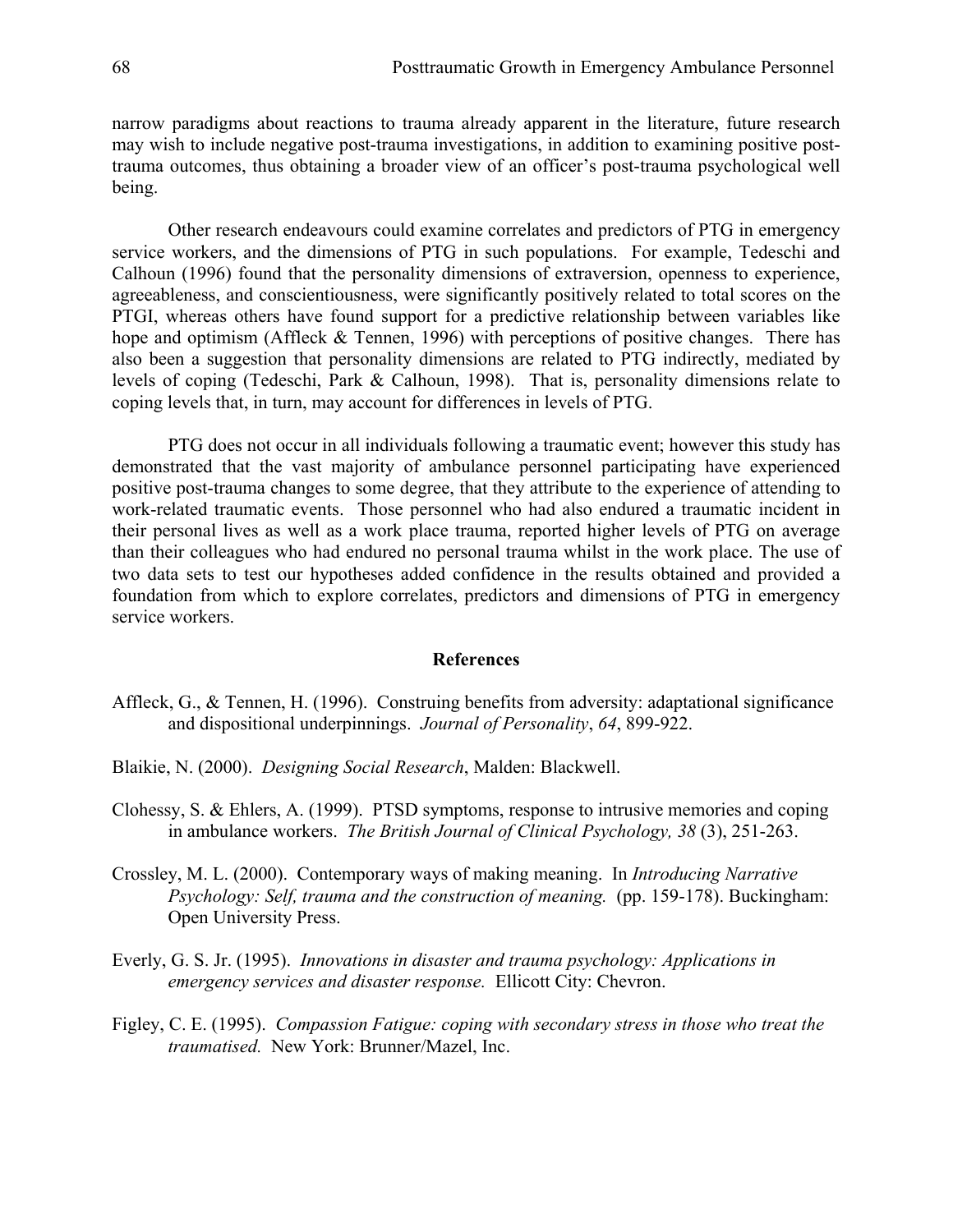- Folkman, S., & Tedlie Moskowitz, J. (2000). Positive affect and the other side of coping. *American Psychologist, 55* (6), 647-654.
- Genest, M., Levine, J., Ramsden, V., & Swanson, R. (1990). The impact of providing help: Emergency workers and cardiopulmonary resuscitation attempts. *Journal of Traumatic Stress, 3* (2), 305-313.
- Giller, E. (2000). *What is psychological trauma?* The Sidran Traumatic Stress Foundation. Retrieved February 23, 2001, from http://www.sidran.org/whatistrauma.html
- Goodwin, C. J. (1995). *Research in psychology: methods and design.* New York: John Wiley & Sons, Inc.
- Grevin, F. (1996). Posttraumatic stress disorder, ego defense mechanisms, and empathy among urban paramedics. *Psychological Reports, 79*, 483-495.
- Ickovics, J., & Park, C. (1998). Paradigm shift: why a focus on health is important. *Journal of Social Issues, 54* (2), 237-244.
- James, A. (1988). Perceptions of stress in British ambulance personnel. *Work and Stress, 2* (4), 319-326.
- James, A., & Wright, P. L. (1991). Occupational stress in the ambulance service. *Journal of Managerial Psychology, 6,* 13-22.
- McCammon, S., Durham, T., Jackson Allison, E., & Williamson, J. (1988). Emergency Workers' cognitive appraisal and coping with traumatic events. *Journal of Traumatic Stress, 1* (3), 353-372.
- McFarlane, A.C., & Yehuda, R. (1996). Resilience, vulnerability, and the course of posttraumatic reactions. In B. van der Kolk, A. McFarlane, & L. Weisaeth, (Eds.). *Traumatic stress: The effects of overwhelming experience on mind, body, and society.*  (pp. 155-181). New York: Guilford Press.
- McMillan, J. C. (1999). Better for it: How people benefit from adversity. *Social work, 44* (5), 455-468.
- McMillan, J. C., & Fisher, R. H. (1998). The perceived benefit scales: Measuring perceived positive life changes after negative events. *Social Work Research, 22* (3), 173-187.
- Marmar, C.R., Weiss, D. S., Metzler, T. J., & Delucchi, K. (1996). Characteristics of emergency service personnel related to peritraumatic dissociation during critical incident exposure. *American Journal of Psychiatry, 153* (7), 94-102.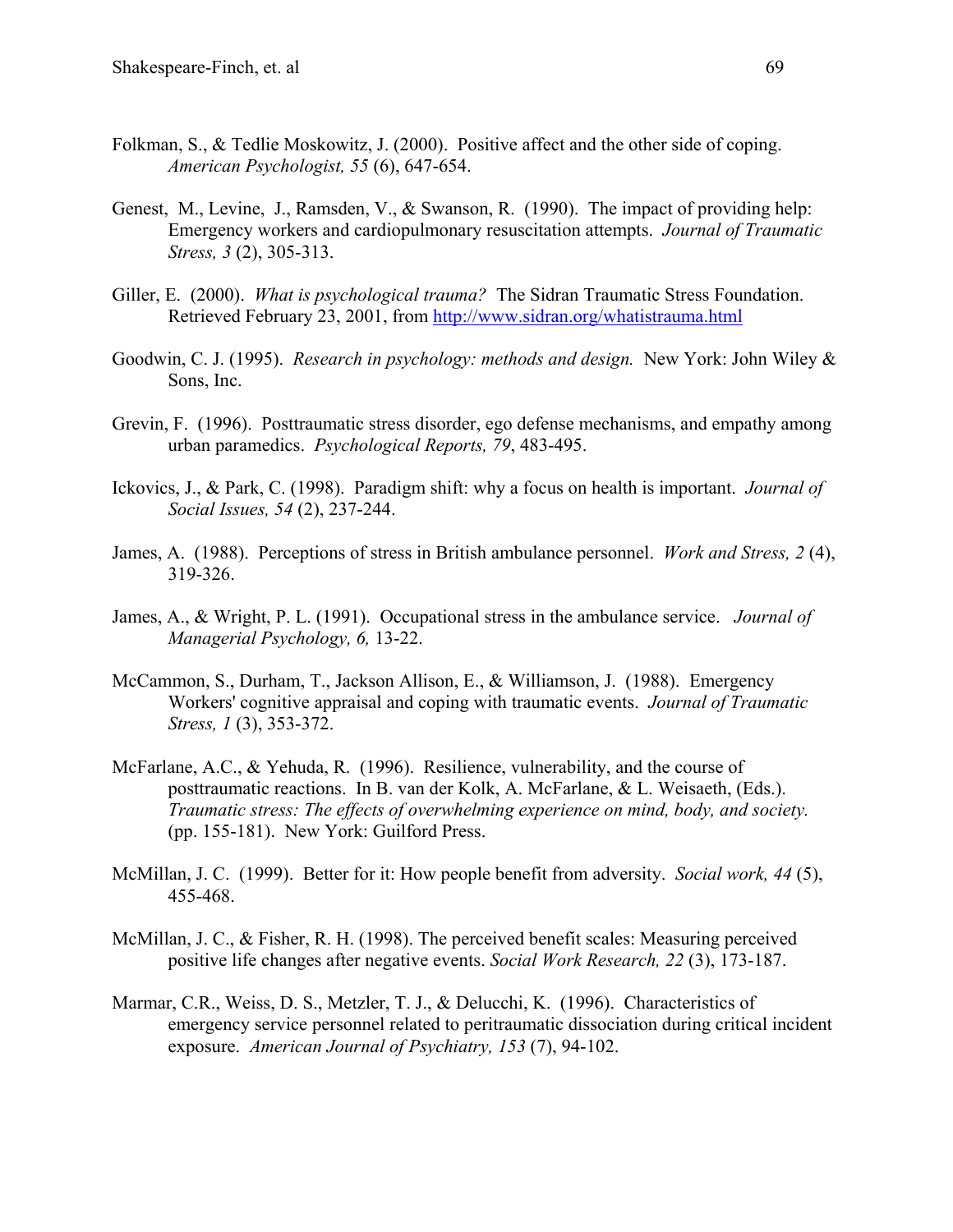- Neuman, W. L. (1997). *Social research methods: Qualitative and quantitative approaches* (3rd ed.). Boston: Allyn and Bacon.
- O'Leary, V. E., & Ickoviks, J. R. (1995). Resilience and thriving in response to challenge: an opportunity for a paradigm shift in women's health. *Women's Health: Research on Gender, Behavior, and Policy, 1,* 121-142
- Park, C. L., Cohen, L. H., & Murch, R. (1996). Assessment and prediction of stress-related growth. *Journal of Personality, 64*, 71-105.
- Park, C. L., & Folkman, S. (1997). Stability and change in psychosocial resources during caregiving and bereavement in partners of men with AIDS. *Journal of Personality, 65,*  (2), 421-447.
- Paton, D., &.Violanti, J. (1996). *Traumatic stress in critical occupations; recognition, consequences and treatment.* Illinois: Charles C. Thomas.
- Raphael, B. (1986). Psychiatric consultancy in major disaster. *Australian and New Zealand Journal of Psychiatry, 18*, 303-306.
- Robinson, R. (1993). *Follow-up study of health and stress in Ambulance Services Victoria, Australia*. Melbourne: Victorian Ambulance Crisis Counselling Unit.
- Scheier, M. F., Matthews, K. A., Owens, J. F., Schultz, M. W., Magovern, G. J., & & Carver, C. S. (2000). Optimism and rehospitalisation after coronary artery bypass graft surgery. *Archives of Internal Medicine, 159* (8), 829-843.
- Siegel, K., & Schrimshaw, E. W. (2000). Perceiving benefits in adversity: stress-related growth in women living with HIV/AIDS. *Social Science and Medicine, 51* (10), 1543-1554.
- Smith, S. G. (2001). *Correlates of posttraumatic growth.* Unpublished masters thesis, Georgia State University, Atlanta.
- Tedeschi, R.G., & Calhoun, L.G. (1995). *Trauma & transformation: Growing in the aftermath of suffering***.** Thousand Oaks: Sage.
- Tedeschi, R.G., & Calhoun, L. G. (1996). The Posttraumatic Growth Inventory: measuring the positive legacy of trauma. *Journal of Traumatic Stress, 9* (3), 455-471.
- Tedeschi, R. G., Park, C. L., & Calhoun, L. (Eds.). (1998). *Posttraumatic Growth: positive changes in the aftermath of crisis*. New Jersey: Lawrence Erlbaum Associates.
- Violanti, J. M., Paton, D., & Dunning, C. (Eds.) (2000). *Posttraumatic stress intervention: Challenges, issues and perspectives*. Springfield, IL: Charles C. Thomas.